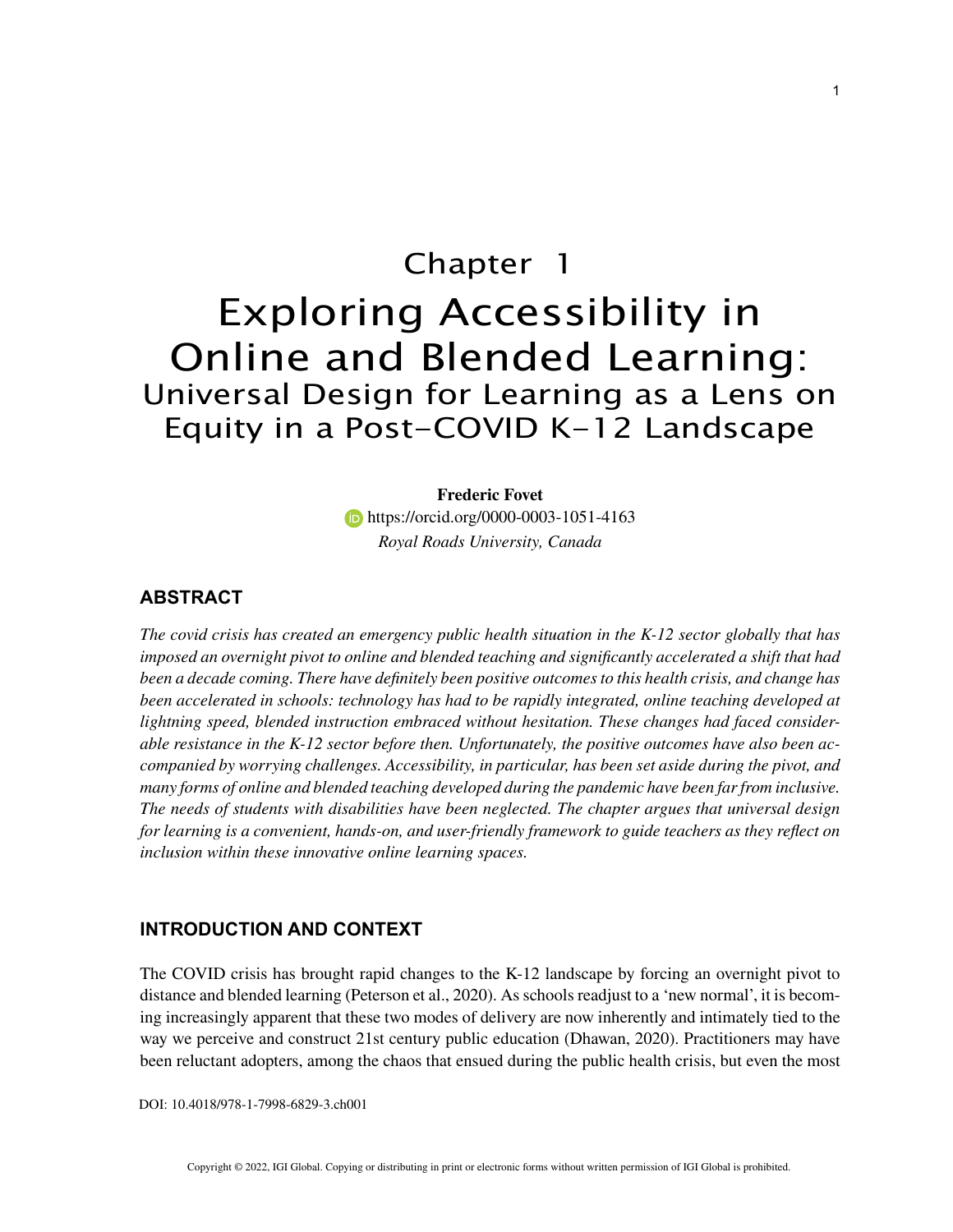fervent opponent now has to accept that online and blended teaching have a place in schools' proactive preparedness for any major future social disruption (Di Pietro et al., 2020; Guzer & Caner, 2014).

This pivot, however, has not been seamless for most. Critics have been quick to point out that it has widened the socio-economic gaps among learners (Fox, 2020); it has also disproportionately affected international students and second language learners (Williams & Carhill-Poza, 2020). It is students with disabilities, however, that have been the most affected (AIR, 2020). Despite legislative protection guaranteeing adherence to inclusive policies, schools and school boards have been able to argue 'undue hardship' in a situation of force majeure, to dismiss the needs of students with disabilities in favour of other steps – purportedly more urgent and seemingly benefiting the greater majority (Waberi, 2020).

Universal Design for Learning (UDL) has been increasingly popular, within the last decade, as a framework to implement inclusive provisions in schools (Basham, Gardner & Smith, 2020). It is popular because it allows practitioners to free themselves from the constraints of medical model processes to instead think proactively about access from a design perspective (Buyrn & Murray Stowe, n.d). UDL has never been as useful as it is today, in a COVID landscape, to guide teachers towards approaches to the development of online and blended learning that guarantee that students with disabilities do not become the forgotten casualties of this rapid transformation. It is a quickly evolving landscape, where practitioners seek immediately relevant resources, and UDL is uniquely pertinent because it allows teachers to consider accessibility beyond the conventional and rather onerous structure of the Individualized Educational Plans (IEP), accommodations and publicly funded retrofitting (Alberta Inclusion, n.d.). This chapter will examine the many ways UDL supports teachers in the COVID landscape, as they seek to maintain accessibility and inclusive provisions within an online and blended teaching space. It situates this reflection and analysis within a Canadian context, but considers how these outcomes may have global relevance beyond.

# **EXPLORING THE LITERATURE**

The first section of the chapter examines the emerging literature on the effect of the COVID health crisis, within the public education sector, on online and blended learning in K-12; it also explores the literature on UDL in the K-12 sector.

## **Online Learning**

Interestingly, the body of literature around online learning has its roots in the scholarship on distance education, rather than in the literature on technology itself (Kentnor, 2015; Bozkurt, 2019). Indeed, until very recently, online and distance education have been conceived, rather simplistically in the K-12 sector, as the simple transfer of face to face instruction to a new media (Gilbert, 2015; Johnston, 2020). As a result, there has been a paucity of in-depth reflection and analysis as to the redesign required to achieve effective online or blended learning (Fidalgo et al., 2020). The lack of organic reflection around the growth of online learning has become painfully apparent during the COVID pandemic; teachers have voiced the extent to which they were unplanned and untrained to take on the rapid –sometimes overnight - online pivot (Miller, 2020; Mirchandani, 2020).

Even if the field was not prepared for a shift to online learning, there has certainly been within research itself some crucial conceptualization around the essential conditions required for successful online or